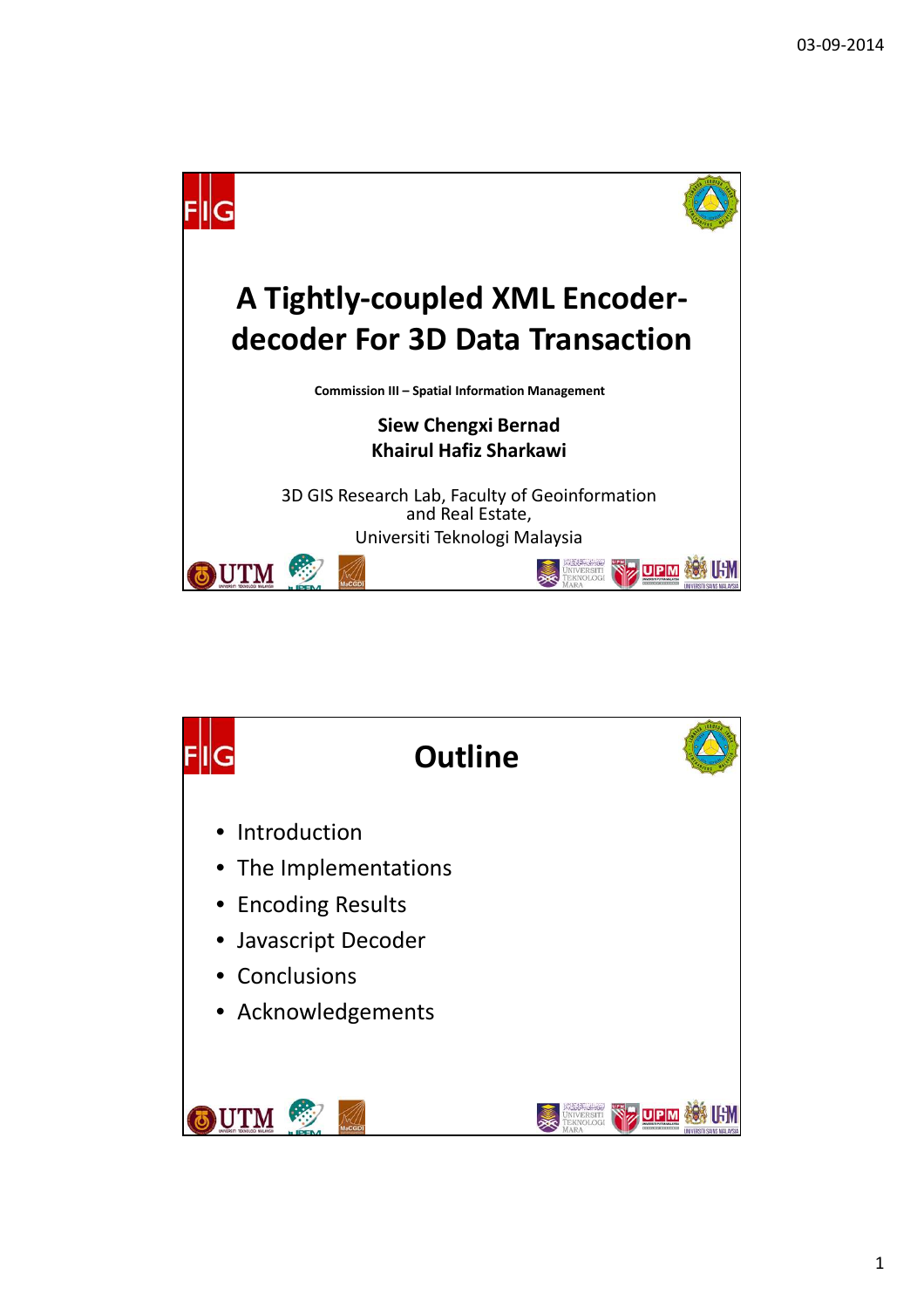

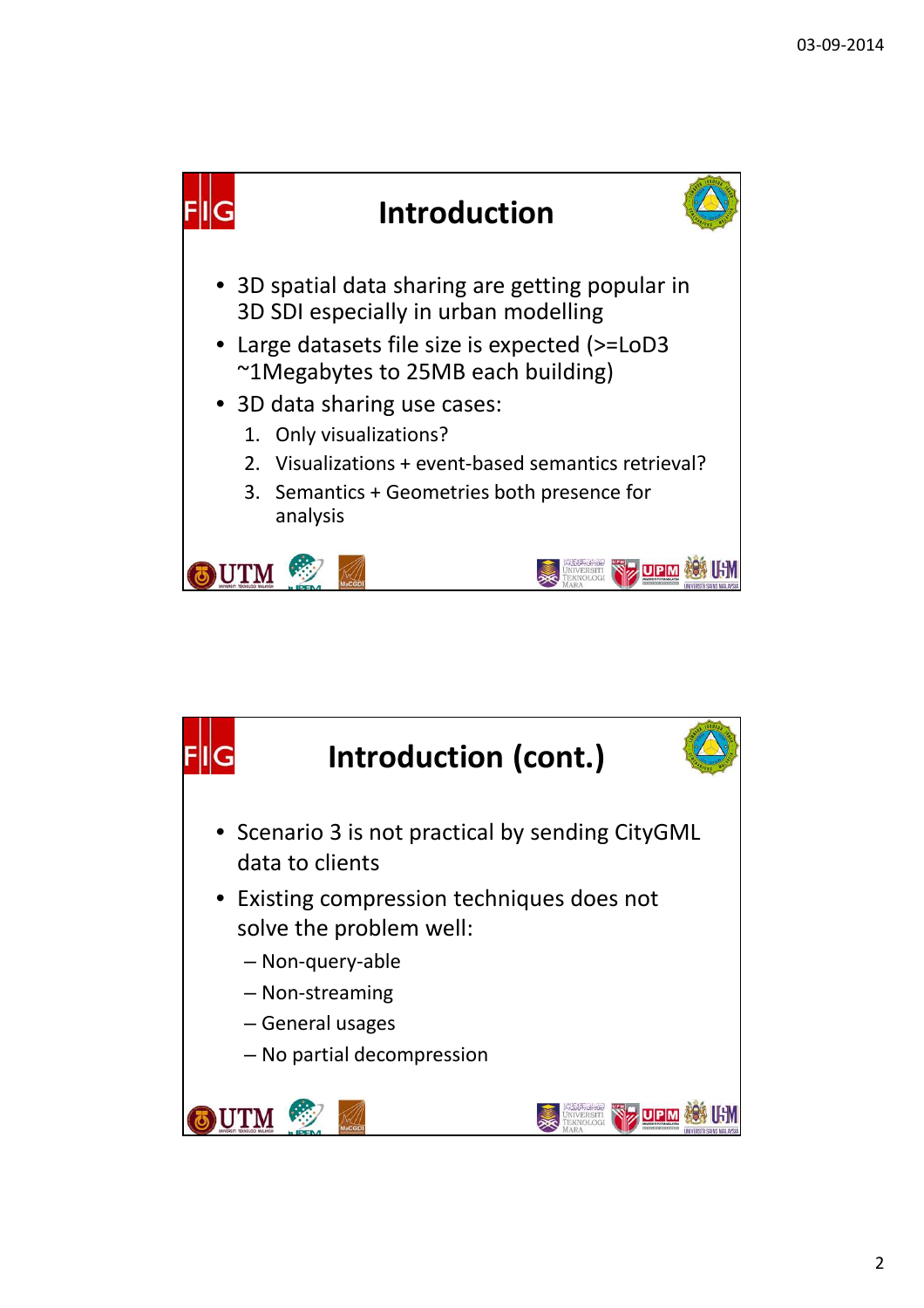

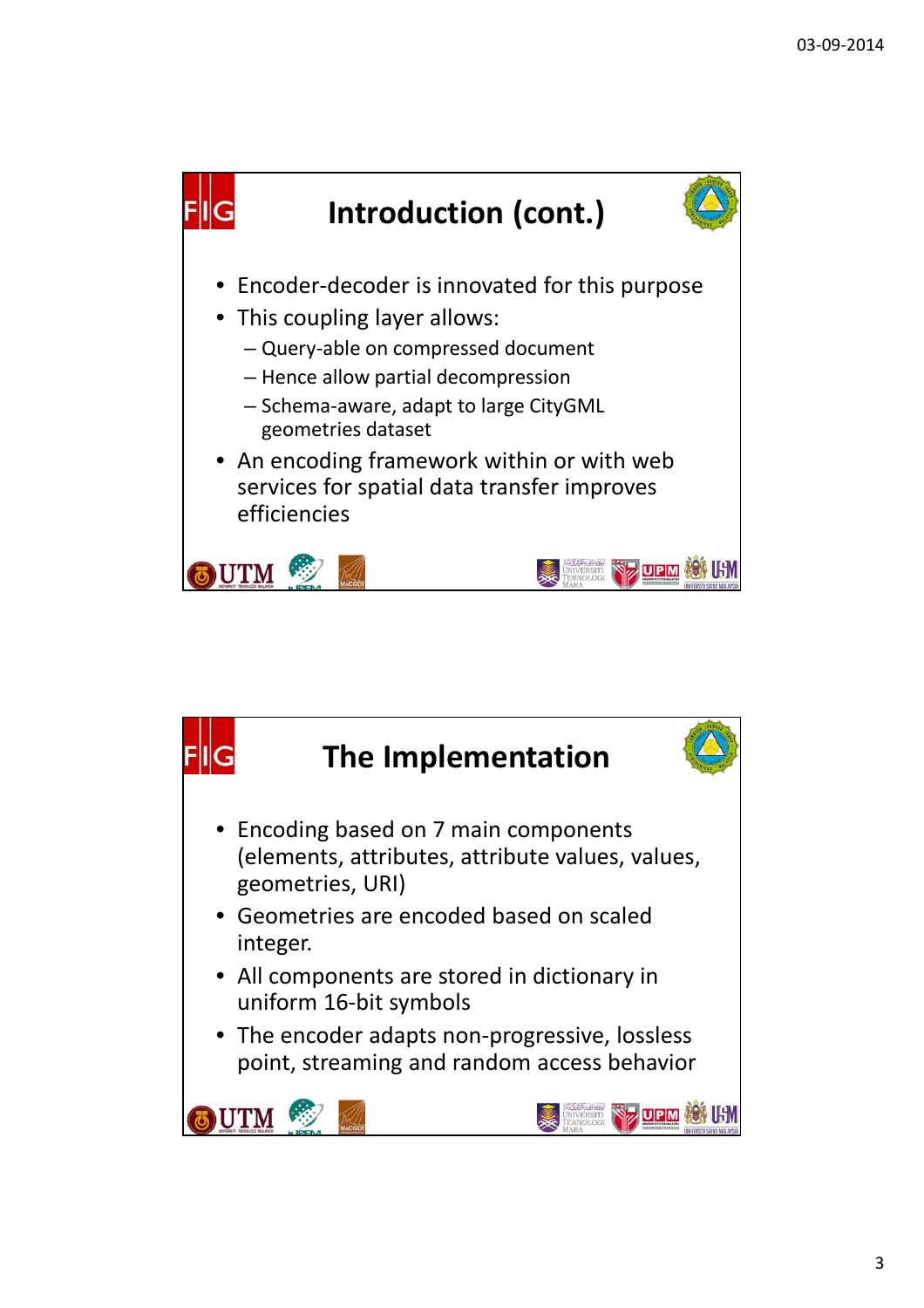

|                              |        |    | <b>Key components</b>  |               |               |                         |                           |
|------------------------------|--------|----|------------------------|---------------|---------------|-------------------------|---------------------------|
|                              |        |    | <b>Components</b>      | format        | size          |                         |                           |
|                              |        | 1. | Bit-<br>Representation | u_char 1 byte |               |                         |                           |
|                              |        | 2. | Close                  | u_char 1 byte |               |                         |                           |
|                              |        | 3. | Tag                    | u_char 1 byte |               |                         |                           |
|                              |        | 4. | Attribute              | u_char 1 byte |               |                         |                           |
|                              |        | 5. | Attribute Value        |               | u_char 1 byte |                         |                           |
|                              |        | 6. | Value                  |               | u_char 1 byte |                         |                           |
|                              |        | 7. | URI                    |               | u_char 1 byte |                         |                           |
|                              |        | 8. | X                      |               | int 4 bytes   |                         |                           |
|                              |        |    | Υ                      |               | int 4 bytes   |                         |                           |
|                              |        |    | $\mathsf Z$            |               | int 4 bytes   |                         |                           |
| INIVERSITI TEKNOLOGI MALAYSI | MaCGDI |    |                        |               |               | OLOGI<br>************** | UNIVERSITI SAINS MALAYSIA |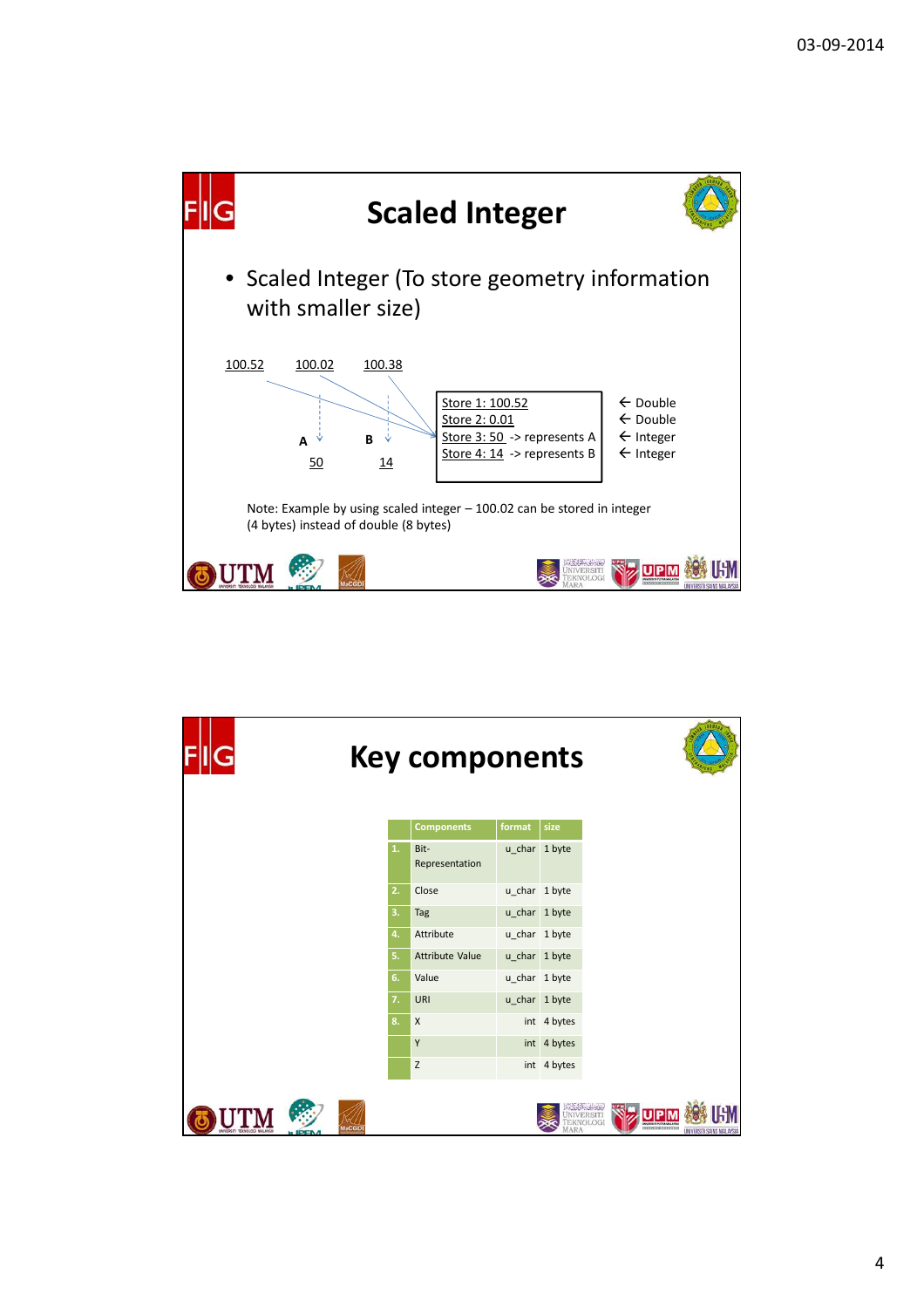

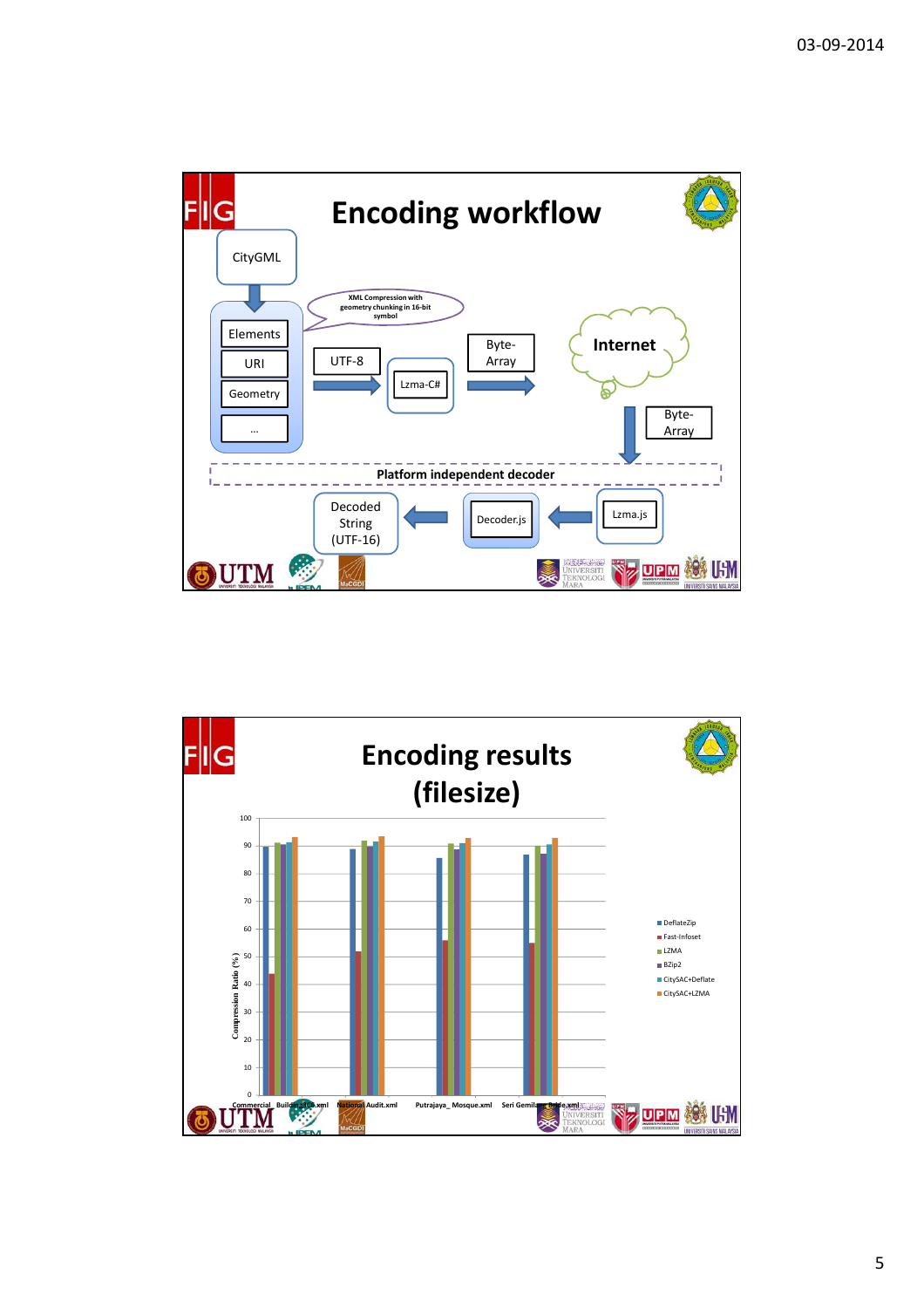

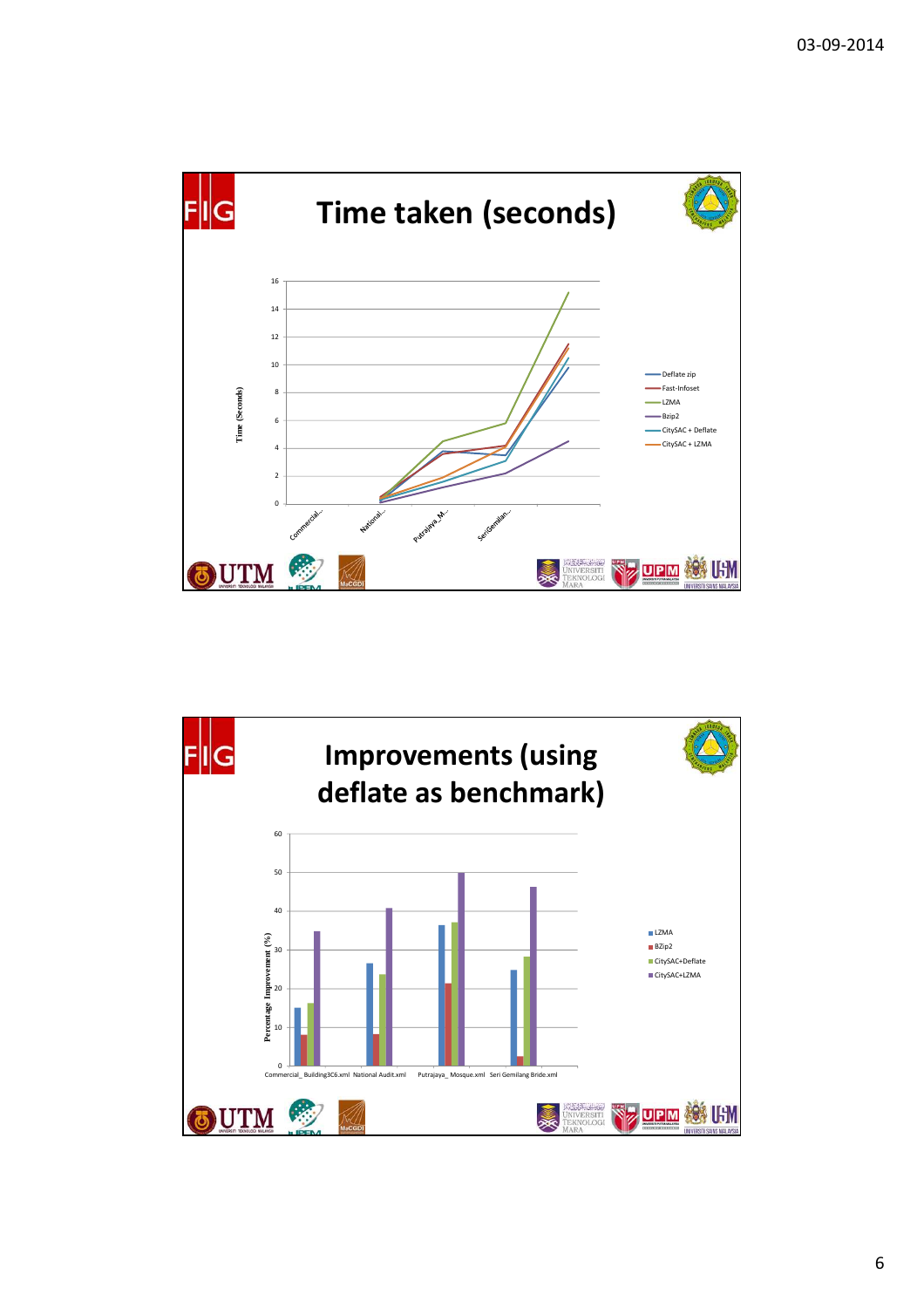|                            | <b>Comparisons</b> |                              |  |  |  |  |
|----------------------------|--------------------|------------------------------|--|--|--|--|
| Techniques\Characteristics | Query-able         | <b>Partial decompression</b> |  |  |  |  |
| <b>Deflate alone</b>       | <b>No</b>          | <b>No</b>                    |  |  |  |  |
| <b>Bzip2</b> alone         | No                 | No                           |  |  |  |  |
| <b>LZMA</b> alone          | <b>No</b>          | <b>No</b>                    |  |  |  |  |
| <b>Fast-Infoset</b>        | Yes                | Yes                          |  |  |  |  |
|                            |                    | Yes                          |  |  |  |  |

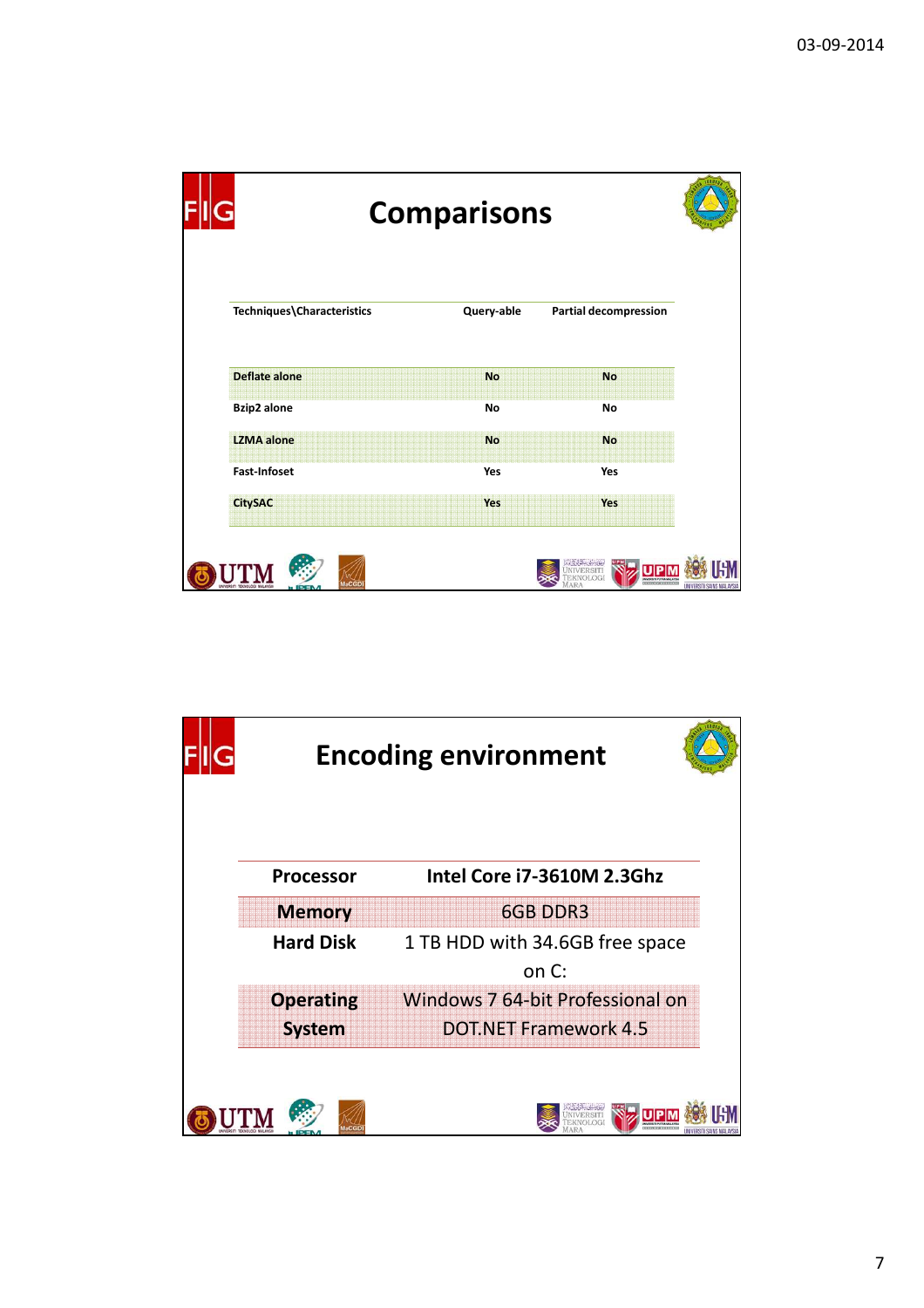

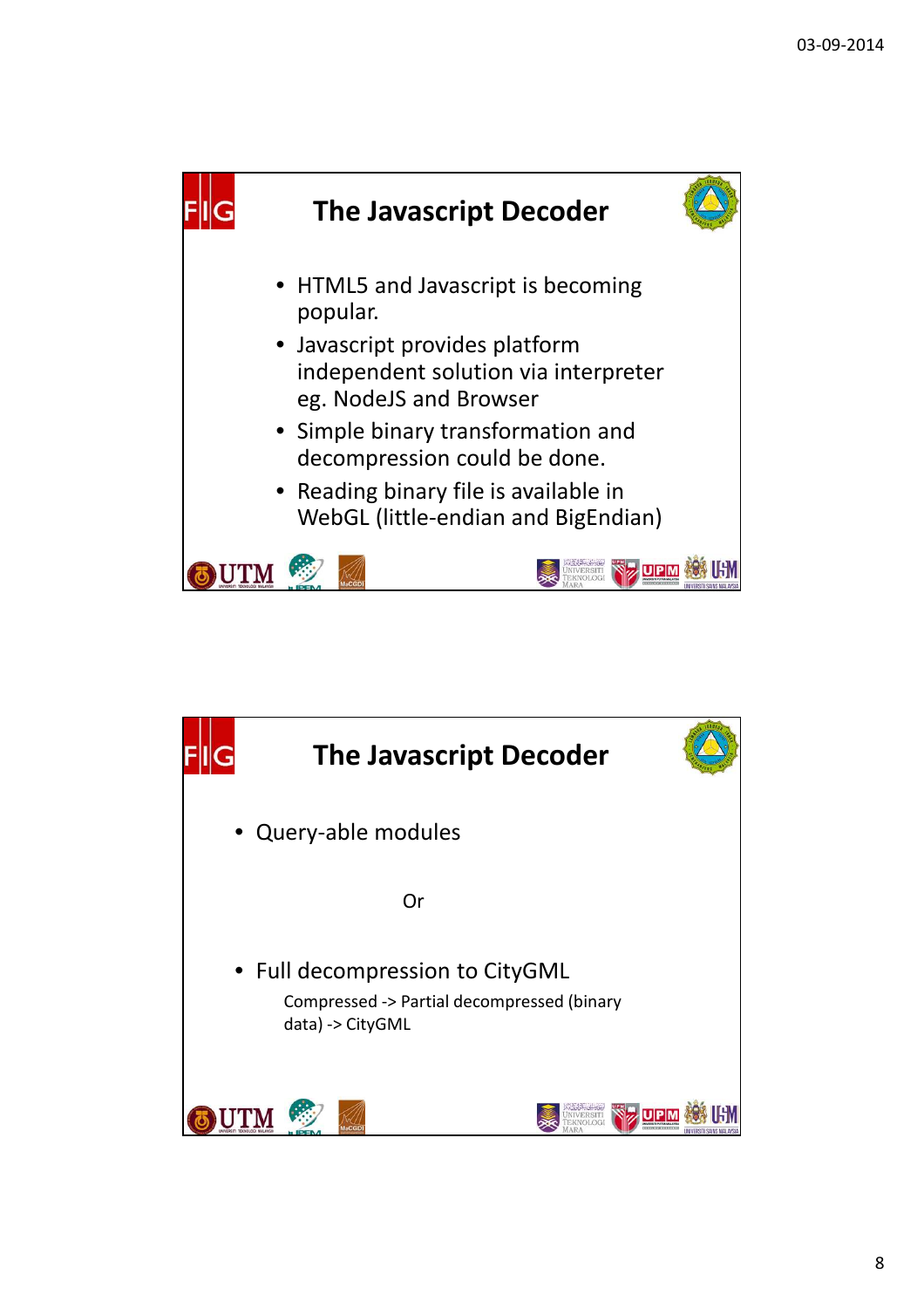

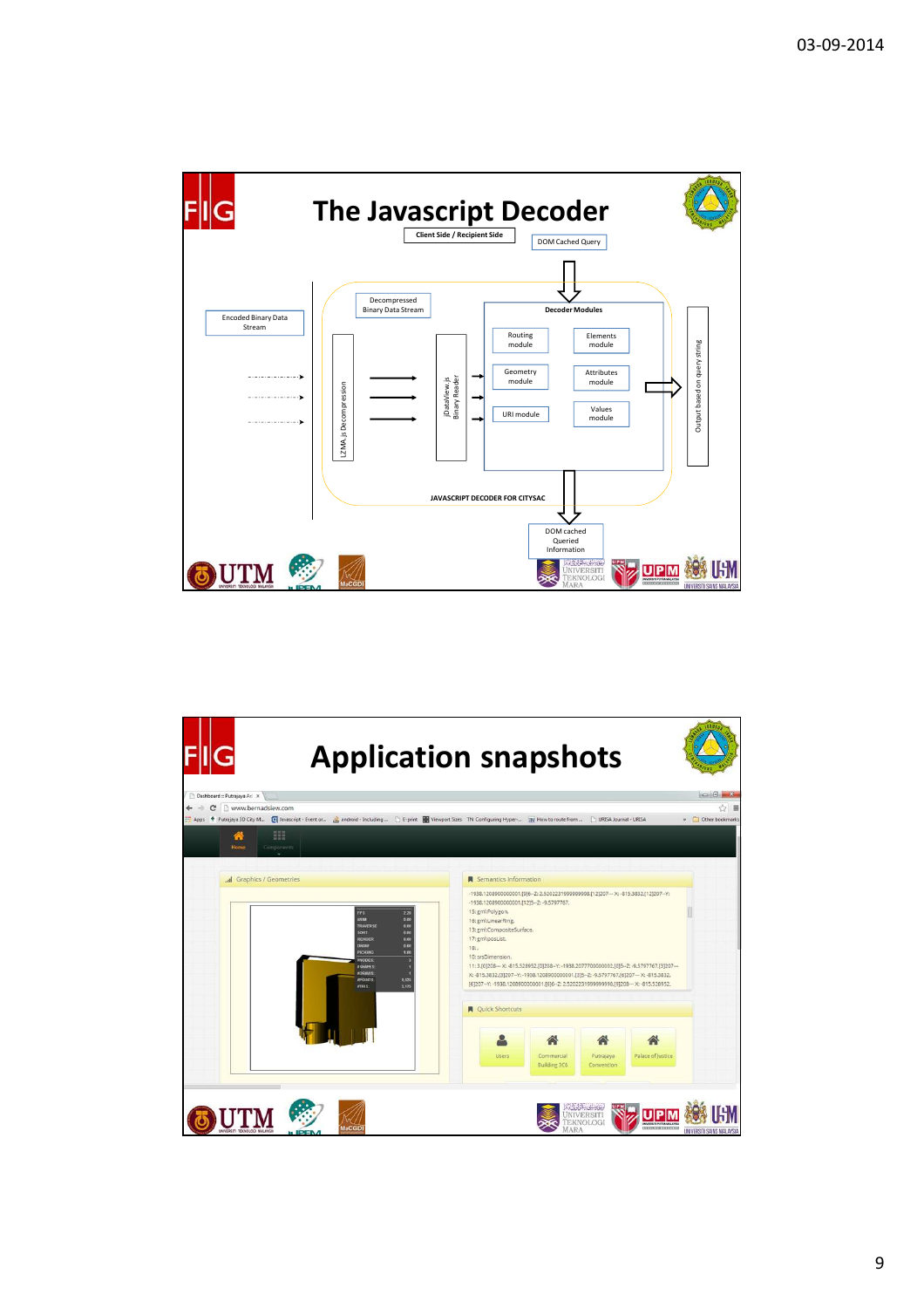